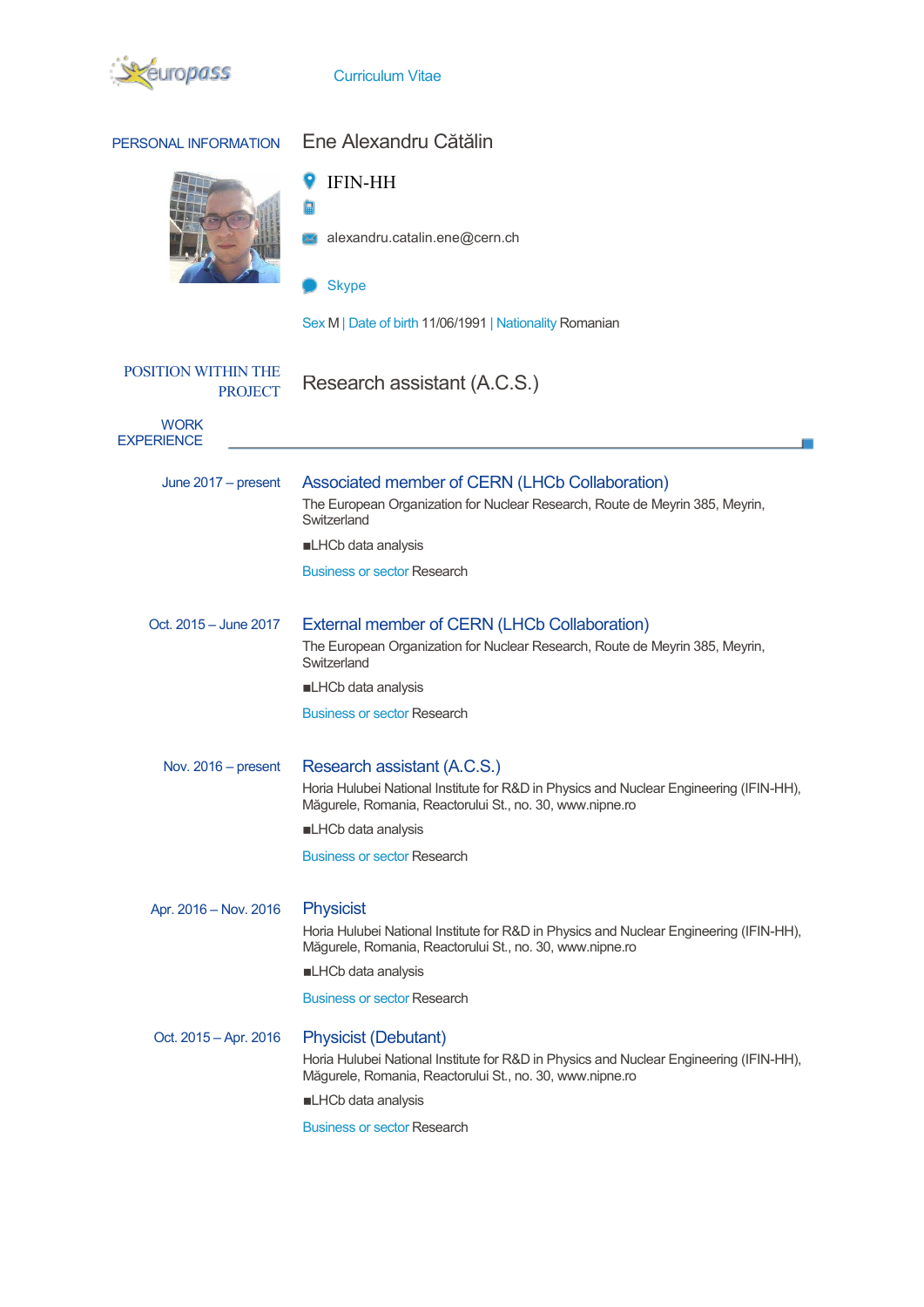



| Oct. $2016$ – present  | <b>PhD Student</b><br>Doctoral School of Physics, Faculty of Physics, University of Bucharest, Bucharest,<br>Romania |
|------------------------|----------------------------------------------------------------------------------------------------------------------|
|                        | • Graduate studies, Physics of the Atom, Nucleus, Elementary Particles, Astrophysics<br>and Applications             |
| Oct. 2014 – June 2016  | Master's degree                                                                                                      |
|                        | Faculty of Physics, University of Bucharest, Bucharest, Romania                                                      |
|                        | • Graduate studies, Physics of the Atom, Nucleus, Elementary Particles, Astrophysics<br>and Applications             |
| Oct. 2010 - June 2014  | <b>Engineering degree</b>                                                                                            |
|                        | Faculty of Physics, University of Bucharest, Bucharest, Romania                                                      |
|                        | • Undergraduate studies, Applied Engineering Sciences, Technological Physics                                         |
| Sept. 2006 – June 2010 | <b>High School Diploma</b>                                                                                           |
|                        | "Colegiul Național Ienachiță Văcărescu", Târgoviște, Romania                                                         |

 $\mathbb{R}^n$ 

 $\mathcal{L}_{\mathcal{A}}$ 

## **PERSONAL SKILLS**

| Mother tongue(s) | Romanian |
|------------------|----------|
|------------------|----------|

| Other language(s) | <b>UNDERSTANDING</b> |                | <b>SPEAKING</b> | <b>WRITING</b>                       |                |
|-------------------|----------------------|----------------|-----------------|--------------------------------------|----------------|
|                   | Listening            | Reading        |                 | Spoken interaction Spoken production |                |
| English           | C <sub>2</sub>       | C <sub>2</sub> | C <sub>2</sub>  | C <sub>2</sub>                       | C <sub>2</sub> |
|                   |                      |                |                 |                                      |                |
| French            | <b>B2</b>            | <b>B2</b>      | <b>B1</b>       | <b>B1</b>                            | <b>B2</b>      |
|                   |                      |                |                 |                                      |                |
| Italian           | A2                   | <b>B1</b>      | A2              | A2                                   | A2             |
|                   |                      |                |                 |                                      |                |

Levels: A1/A2: Basic user - B1/B2: Independent user - C1/C2 Proficient user Common European Framework of Reference for Languages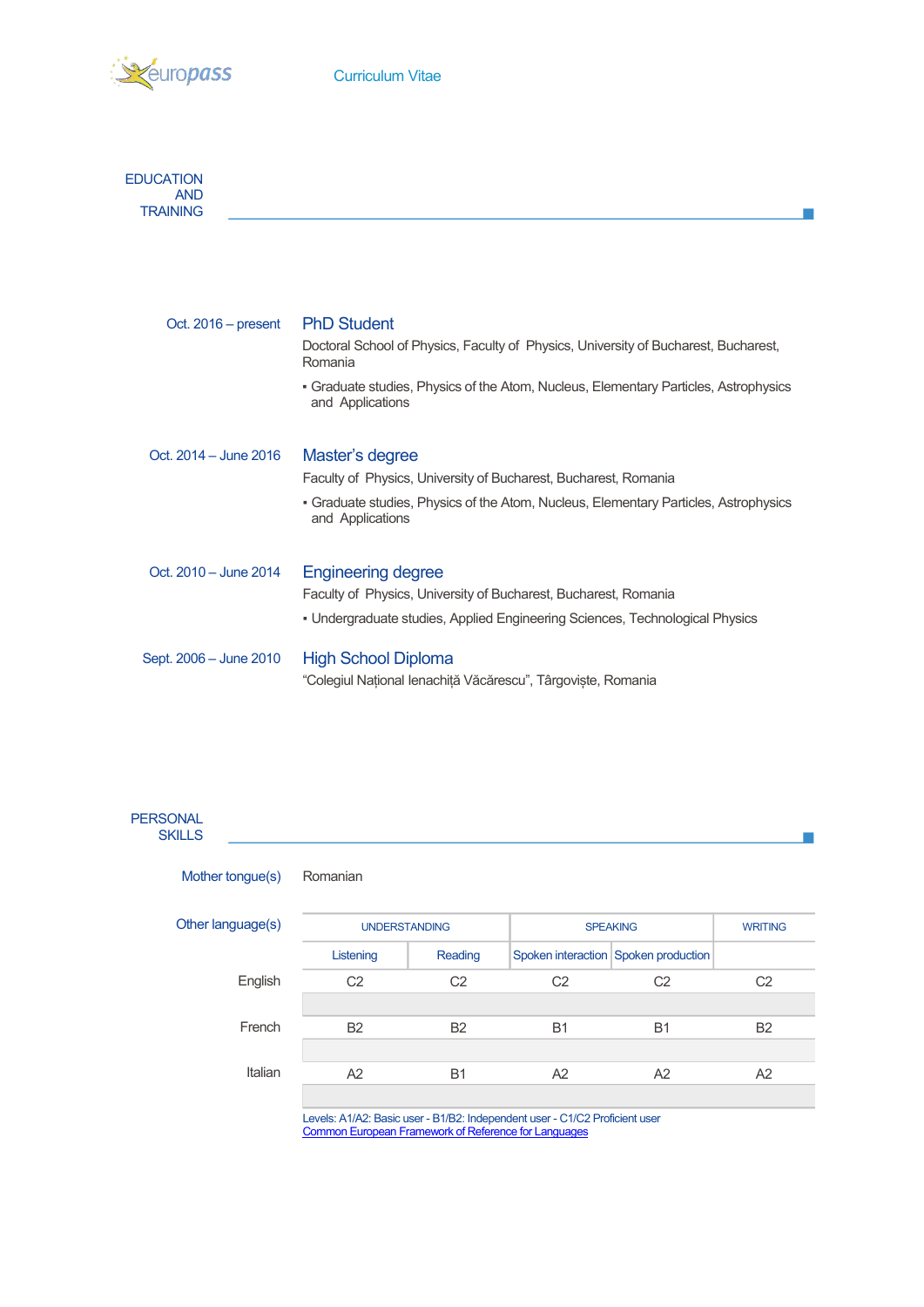

| Digital competence  |                                                                                                                                                                                                                                                                                                                                                                                                                                                                                                                                                                                                                                                                                                                                                                                                                                                                                                                                                                                                                                                                                                                                                                                                                                                                                                                                                                                                                                                                                                                                                                                                                                                                                                                                                                                                                                                                                                                                                                                                                                                                                                                                                                                                                                                                                                                                                                                                                                                                                                                                                                                                                                                                                                                                                                                                                                                                                                                                                                                                                       | <b>SELF-ASSESSMENT</b>                                                                                                                                                                                                                                                                                                                                                                                                              |                         |            |                 |  |
|---------------------|-----------------------------------------------------------------------------------------------------------------------------------------------------------------------------------------------------------------------------------------------------------------------------------------------------------------------------------------------------------------------------------------------------------------------------------------------------------------------------------------------------------------------------------------------------------------------------------------------------------------------------------------------------------------------------------------------------------------------------------------------------------------------------------------------------------------------------------------------------------------------------------------------------------------------------------------------------------------------------------------------------------------------------------------------------------------------------------------------------------------------------------------------------------------------------------------------------------------------------------------------------------------------------------------------------------------------------------------------------------------------------------------------------------------------------------------------------------------------------------------------------------------------------------------------------------------------------------------------------------------------------------------------------------------------------------------------------------------------------------------------------------------------------------------------------------------------------------------------------------------------------------------------------------------------------------------------------------------------------------------------------------------------------------------------------------------------------------------------------------------------------------------------------------------------------------------------------------------------------------------------------------------------------------------------------------------------------------------------------------------------------------------------------------------------------------------------------------------------------------------------------------------------------------------------------------------------------------------------------------------------------------------------------------------------------------------------------------------------------------------------------------------------------------------------------------------------------------------------------------------------------------------------------------------------------------------------------------------------------------------------------------------------|-------------------------------------------------------------------------------------------------------------------------------------------------------------------------------------------------------------------------------------------------------------------------------------------------------------------------------------------------------------------------------------------------------------------------------------|-------------------------|------------|-----------------|--|
|                     | Information<br>processing                                                                                                                                                                                                                                                                                                                                                                                                                                                                                                                                                                                                                                                                                                                                                                                                                                                                                                                                                                                                                                                                                                                                                                                                                                                                                                                                                                                                                                                                                                                                                                                                                                                                                                                                                                                                                                                                                                                                                                                                                                                                                                                                                                                                                                                                                                                                                                                                                                                                                                                                                                                                                                                                                                                                                                                                                                                                                                                                                                                             | Communication                                                                                                                                                                                                                                                                                                                                                                                                                       | <b>Content creation</b> | Safety     | Problem solving |  |
|                     | Proficient                                                                                                                                                                                                                                                                                                                                                                                                                                                                                                                                                                                                                                                                                                                                                                                                                                                                                                                                                                                                                                                                                                                                                                                                                                                                                                                                                                                                                                                                                                                                                                                                                                                                                                                                                                                                                                                                                                                                                                                                                                                                                                                                                                                                                                                                                                                                                                                                                                                                                                                                                                                                                                                                                                                                                                                                                                                                                                                                                                                                            | Proficient                                                                                                                                                                                                                                                                                                                                                                                                                          | Proficient              | Proficient | Proficient      |  |
|                     |                                                                                                                                                                                                                                                                                                                                                                                                                                                                                                                                                                                                                                                                                                                                                                                                                                                                                                                                                                                                                                                                                                                                                                                                                                                                                                                                                                                                                                                                                                                                                                                                                                                                                                                                                                                                                                                                                                                                                                                                                                                                                                                                                                                                                                                                                                                                                                                                                                                                                                                                                                                                                                                                                                                                                                                                                                                                                                                                                                                                                       | Levels: Basic user - Independent user - Proficient user<br>Digital competences - Self-assessment grid                                                                                                                                                                                                                                                                                                                               |                         |            |                 |  |
|                     |                                                                                                                                                                                                                                                                                                                                                                                                                                                                                                                                                                                                                                                                                                                                                                                                                                                                                                                                                                                                                                                                                                                                                                                                                                                                                                                                                                                                                                                                                                                                                                                                                                                                                                                                                                                                                                                                                                                                                                                                                                                                                                                                                                                                                                                                                                                                                                                                                                                                                                                                                                                                                                                                                                                                                                                                                                                                                                                                                                                                                       |                                                                                                                                                                                                                                                                                                                                                                                                                                     |                         |            |                 |  |
|                     |                                                                                                                                                                                                                                                                                                                                                                                                                                                                                                                                                                                                                                                                                                                                                                                                                                                                                                                                                                                                                                                                                                                                                                                                                                                                                                                                                                                                                                                                                                                                                                                                                                                                                                                                                                                                                                                                                                                                                                                                                                                                                                                                                                                                                                                                                                                                                                                                                                                                                                                                                                                                                                                                                                                                                                                                                                                                                                                                                                                                                       | ■ Use of specialized software (Origin™, Mathematica™)                                                                                                                                                                                                                                                                                                                                                                               |                         |            |                 |  |
|                     |                                                                                                                                                                                                                                                                                                                                                                                                                                                                                                                                                                                                                                                                                                                                                                                                                                                                                                                                                                                                                                                                                                                                                                                                                                                                                                                                                                                                                                                                                                                                                                                                                                                                                                                                                                                                                                                                                                                                                                                                                                                                                                                                                                                                                                                                                                                                                                                                                                                                                                                                                                                                                                                                                                                                                                                                                                                                                                                                                                                                                       | - Programming skills using GNU Fortran and C++                                                                                                                                                                                                                                                                                                                                                                                      |                         |            |                 |  |
|                     | • Use of the ROOT package<br>• Monte Carlo simulation skills                                                                                                                                                                                                                                                                                                                                                                                                                                                                                                                                                                                                                                                                                                                                                                                                                                                                                                                                                                                                                                                                                                                                                                                                                                                                                                                                                                                                                                                                                                                                                                                                                                                                                                                                                                                                                                                                                                                                                                                                                                                                                                                                                                                                                                                                                                                                                                                                                                                                                                                                                                                                                                                                                                                                                                                                                                                                                                                                                          |                                                                                                                                                                                                                                                                                                                                                                                                                                     |                         |            |                 |  |
|                     |                                                                                                                                                                                                                                                                                                                                                                                                                                                                                                                                                                                                                                                                                                                                                                                                                                                                                                                                                                                                                                                                                                                                                                                                                                                                                                                                                                                                                                                                                                                                                                                                                                                                                                                                                                                                                                                                                                                                                                                                                                                                                                                                                                                                                                                                                                                                                                                                                                                                                                                                                                                                                                                                                                                                                                                                                                                                                                                                                                                                                       |                                                                                                                                                                                                                                                                                                                                                                                                                                     |                         |            |                 |  |
| <b>ADDITIONAL</b>   |                                                                                                                                                                                                                                                                                                                                                                                                                                                                                                                                                                                                                                                                                                                                                                                                                                                                                                                                                                                                                                                                                                                                                                                                                                                                                                                                                                                                                                                                                                                                                                                                                                                                                                                                                                                                                                                                                                                                                                                                                                                                                                                                                                                                                                                                                                                                                                                                                                                                                                                                                                                                                                                                                                                                                                                                                                                                                                                                                                                                                       |                                                                                                                                                                                                                                                                                                                                                                                                                                     |                         |            |                 |  |
| <b>INFORMATION</b>  |                                                                                                                                                                                                                                                                                                                                                                                                                                                                                                                                                                                                                                                                                                                                                                                                                                                                                                                                                                                                                                                                                                                                                                                                                                                                                                                                                                                                                                                                                                                                                                                                                                                                                                                                                                                                                                                                                                                                                                                                                                                                                                                                                                                                                                                                                                                                                                                                                                                                                                                                                                                                                                                                                                                                                                                                                                                                                                                                                                                                                       |                                                                                                                                                                                                                                                                                                                                                                                                                                     |                         |            |                 |  |
| <b>Publications</b> | Physical Journal C.                                                                                                                                                                                                                                                                                                                                                                                                                                                                                                                                                                                                                                                                                                                                                                                                                                                                                                                                                                                                                                                                                                                                                                                                                                                                                                                                                                                                                                                                                                                                                                                                                                                                                                                                                                                                                                                                                                                                                                                                                                                                                                                                                                                                                                                                                                                                                                                                                                                                                                                                                                                                                                                                                                                                                                                                                                                                                                                                                                                                   | L. E. Giubega, A. Jipa, A. C. Ene – Study of $\Lambda$ resonances in the $\Lambda_b \rightarrow \Lambda^{\Lambda^*} (\rightarrow p^{\Lambda_+} K^{\Lambda_-}) \gamma$<br>decay using helicity formalism - Romanian Journal of Physics 62, 401 (2017).<br>A. C. Ene, A. Jipa, L. E. Giubega - Study of Monte Carlo event generators for proton-<br>proton collisions at LHC energies in the forward region - Under review - European |                         |            |                 |  |
| Conferences         | A. C. Ene, I. Lazanu - Experiments for the study of neutrino oscillations - Bucharest<br>University Faculty of Physics 2014 Meeting, June 2014.<br>I. Lazanu, A. Jipa, A. C. Ene et al. - On a few problems in the building of the detectors<br>with large sensitive volumes for neutrino Physics underground experiments - Bucharest<br>University Faculty of Physics 2015 Meeting, June 2015.<br>A. C. Ene, A. Jipa – Particle production in pp collisions at LHC energies – Bucharest<br>University Faculty of Physics 2016 Meeting, June 2016.<br>A. C. Ene, A. Jipa - Particle production in pp collisions at LHC energies - Physics<br>Faculties Pentagon, Cluj-Napoca, July 2016 (First prize at Master-PhD level).<br>A. C. Ene - Comparison of cosmic ray collisions generators and PYTHIA - Workshop on<br>sensors and High Energy Physics (21-22 October 2016) - Stefan cel Mare University of<br>Suceava, Suceava, October 2016.<br>A. C. Ene - Comparison of cosmic ray models with PYTHIA - Young Researchers from<br>IFIN-HH meeting 2016, Bucharest-Magurele, December 2016.<br>A. C. Ene, A. Jipa - Comparison of cosmic ray collisions generators and PYTHIA<br>predictions for proton-proton interactions at LHC energies - Bucharest University Faculty<br>of Physics 2017 Meeting, June 2017.<br>A. Jipa, C. Besliu, A. C. Ene et al. - Possible new insights on the dynamics or relativistic<br>nuclear collisions from CBM Experiment from FAIR-GSI - Bucharest University Faculty of<br>Physics 2017 Meeting, June 2017.<br>A. C. Ene – Study of strange and beauty particles production in pp interactions at<br>$\sqrt{s}$ = 13 TeV using PYTHIA – The 17th International Balkan Workshop on Applied<br>Physics, Constanta, July 2017.<br>A. C. Ene - Monte Carlo event generation for pp collisions, phenomenological models<br>and tuning - WE-Heraeus Physics School: QCD - Old Challenges and New<br>Opportunities, Bad Honnef, September 2017.<br>A. C. Ene - Monte Carlo event generation for pp collisions, phenomenological models<br>and tuning - ISAB: Young Scientists Forum, Bucharest-Magurele, October 2017.<br>A. C. Ene - Study of Monte Carlo event generators taking as reference LHCb data -<br>Young Researchers Scientific Meeting @ IFIN-HH, Bucharest-Magurele, December<br>2017.<br>A. C. Ene – Proton-proton collision generators. Predictions at $\sqrt{s} = 7$ TeV and the<br>forward physics at LHC - TIM 2018 Physics Conference, Timișoara, May 2018.<br>A. C. Ene, A. Jipa - Global event observables in forward physics at LHCb. Predictions of<br>Monte Carlo event generators for proton-proton collisions at $\sqrt{s} = 7$ TeV – Bucharest<br>University Faculty of Physics 2018 Meeting, June 2018.<br>C. Besliu, A. Jipa, A. C. Ene et al. - On the evolution of the relativistic and ultrarelativistic<br>nuclear collisions studies. Old and new results and their continuity - Bucharest University<br>Faculty of Physics 2018 Meeting, June 2018. |                                                                                                                                                                                                                                                                                                                                                                                                                                     |                         |            |                 |  |